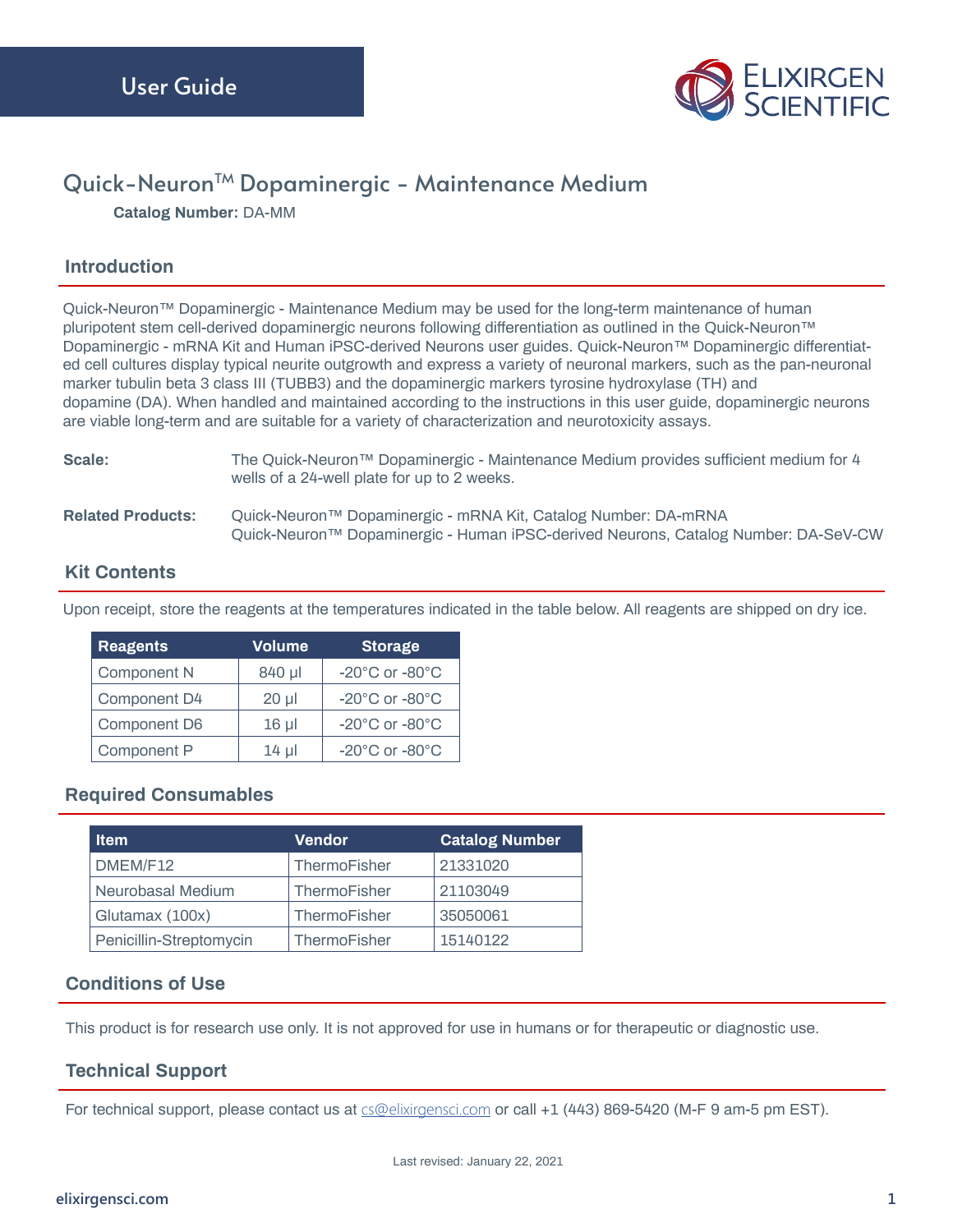# **Base Media Preparation**

#### **Medium N**

- 1. Prepare Medium N using the reagents listed in the table below.
	- Thaw Component N at 4°C overnight or 30 minutes on ice.
	- All other reagents should be warmed at room temperature for 20-30 minutes.

| <b>Medium N Reagents</b>                       | <b>Volume</b> |
|------------------------------------------------|---------------|
| DMEM/F12                                       | 8 ml          |
| Neurobasal Medium                              | 8 ml          |
| 200 mM Glutamax (100x)                         | $83$ $\mu$    |
| Penicillin-Streptomycin (10000 units/ml; 100x) | $167$ µl      |
| Component N                                    | $517$ µl      |

2. Store Medium N for up to 2 weeks at 4°C.

• The leftover Component N can be discarded or saved for another use.

#### **First Week**

#### **Medium N(D4D6P)**

- 1. Prepare Medium N(D4D6P) using the reagents listed in the table below.
	- Thaw Component D4 at 4°C overnight or 30 minutes on ice. Spin down before use.
	- All other reagents should be warmed at room temperature for 20-30 minutes. Spin down Component D6 before use.

| <b>Medium N(D4D6P) Reagents</b> | <b>Volume</b> |
|---------------------------------|---------------|
| Medium N                        | $5.5$ ml      |
| Component D4                    | $5.5$ $\mu$   |
| Component D6                    | $5.5$ $\mu$   |
| Component P                     | $2.8$ µl      |

- 2. Save the leftover Component D4 and Component D6 at 4°C.
	- The leftover Component P can be discarded or saved for another use.
- 3. Warm Medium N(D4D6P) at room temperature for 20-30 minutes until it no longer feels cold.
- 4. Pipet out half (400 μl) of the old medium from each well using a P1000 pipettor and add 400 μl Medium N(D4D6P).
- 5. Incubate the cultures at 37°C, 5% CO2 for 2 days.
- 6. Repeat Steps 3-5 every 2-3 days such as on Monday, Wednesday, and Friday for 1 week.